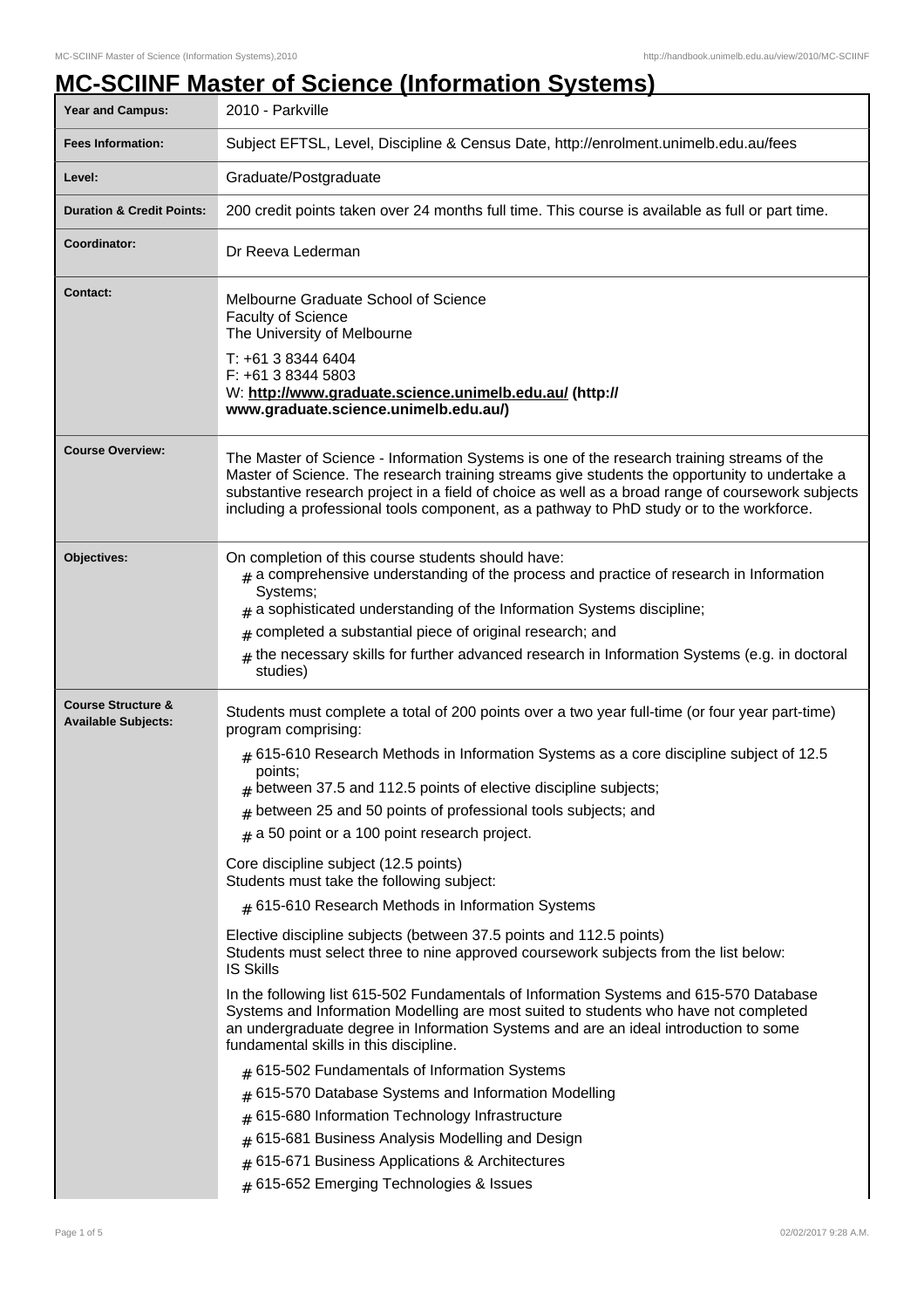## **IS Management**

- $_{\#}$  615-682 IS Project and Change Management
- $_{\rm \#}$  615-660 IS Strategy and Governance
- $_{\rm \#}$  615-683 Impact of Digitisation
- $_{\rm \#}$  615-695 Professional IS Consulting
- IS Project & Change Management
	- $_{\rm \#}$  615-659 Advanced IS Project Management
	- $_{\rm \#}$  615-662 Advanced IS Change Management
	- $_{\rm \#}$  615-692 Organisational Change for IS Managers (not available in 2010)
	- $_{\#}$  615-684 Models of IS Project Management

IT Service Provision

- $_{\rm \#}$  615-685 Managing In-House IT Service Provision
- # 615-687 ICT Contract Law Basics (not available in 2010)
- $_{\rm \#}$  615-688 ICT Outsourcing Contract Management

## Business Analytics

- # 306-622 Business Intelligence (subject to approval from the Graduate School of Business and Economics)
- # 325-692 Decision Analysis (subject to approval from the Graduate School of Business and Economics)
- $_{\rm \#}$  615-644 Data Warehousing

Interaction Design

- $_{\#}$  615-636 Interaction Design and Usability
- # 615-672 Pervasive Computing (not available in 2010)
- # 615-656 Knowledge Management Systems or 615-691 Decision Support Using ICT (not available in 2010)
- $_{\#}$  615-683 Impact of Digitisation

Where appropriate a student may complete up to two approved 200 or 300 level subjects. Students may also select approved postgraduate subjects from cognate disciplines (e.g. computer science, business information systems).

Professional tools (between 25 and 50 points)

Students must take at least 25 points (2 subjects) but no more than 50 points of Professional Tools subjects;

- $_{\#}$  600-615 Thinking and Reasoning with Data
- $_{\rm \#}$  600-614 Business Tools: Money, People and Processes
- $_{\rm \#}$  600-622 Business Tools: The Market Environment
- $_{\rm \#}$  615-668 Critical Analysis in Science
- # 615-505 e-Science
- $_{\#}$  600-617 Systems Modelling and Simulation
- $_{\rm \#}$  600-618 Ethics and Responsibility in Science
- $_{\rm \#}$  600-616 Science in Context
- $_{\rm \#}$  600-619 Scientists, Communication and the Workplace

Research Project (50 points or 100 points)

Students will gain research experience in Information Systems (or cognate discipline) by completing a thesis (worth 100% of the overall score) and two oral presentations (hurdle). Students may complete a 50 point Minor Research Project or, with approval from the Course Coordinator, a 100 point Major Research Project.

Minor Research Project (50 points):

Students complete a thesis of no more than 12,000 words. This is the recommended path for most students.

Students may enrol in a combination of research project subjects as indicated below, over their two years of full-time study or over their four years of part-time study, to ensure they have completed a total of 50 points for the minor research project by the end of their course. 50 point Minor Research Project: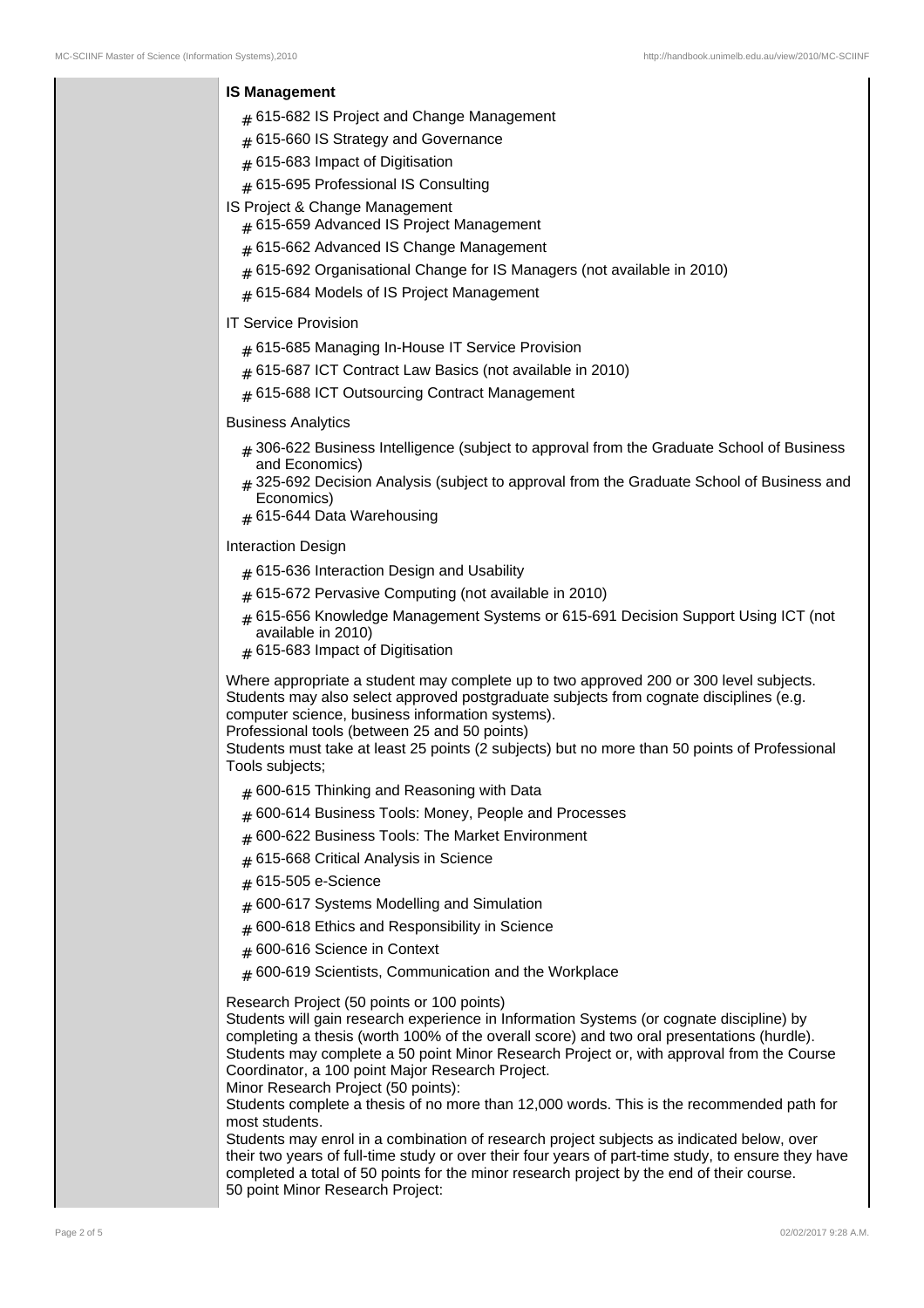|                         | $#$ 615-613 Information Systems Research Project Minor $-$ 12.5 points                                                                                                                                                                                                                                                                                                                                                                                                                                                                                                                                                                                                                                                                                                                                                  |                                   |                          |
|-------------------------|-------------------------------------------------------------------------------------------------------------------------------------------------------------------------------------------------------------------------------------------------------------------------------------------------------------------------------------------------------------------------------------------------------------------------------------------------------------------------------------------------------------------------------------------------------------------------------------------------------------------------------------------------------------------------------------------------------------------------------------------------------------------------------------------------------------------------|-----------------------------------|--------------------------|
|                         | $#$ 615-612 Information Systems Research Project Minor $-25.0$ points                                                                                                                                                                                                                                                                                                                                                                                                                                                                                                                                                                                                                                                                                                                                                   |                                   |                          |
|                         | $#$ 615-611 Information Systems Research Project Minor - 37.5 points                                                                                                                                                                                                                                                                                                                                                                                                                                                                                                                                                                                                                                                                                                                                                    |                                   |                          |
|                         | $#$ 615-607 Information Systems Research Project Minor $-50$ points                                                                                                                                                                                                                                                                                                                                                                                                                                                                                                                                                                                                                                                                                                                                                     |                                   |                          |
|                         | Major Research Project (100 points):<br>Students complete a thesis of no more than 22,000 words. This option can only be undertaken<br>with approval from the Course Coordinator. Students may enrol in a combination of research<br>project subjects as indicated below, over their two years of full-time study or over their four<br>years of part-time study, to ensure they have completed a total of 100 points for the major<br>research project by the end of their course.<br>100 point Major Research Project:<br>$#$ 615-617 Information Systems Research Project Major – 12.5 points<br>$#$ 615-616 Information Systems Research Project Major - 25.0 points<br>$#$ 615-615 Information Systems Research Project Major - 37.5 points<br>$#$ 615-614 Information Systems Research Project Major $-50$ points |                                   |                          |
| <b>Subject Options:</b> | Discipline core                                                                                                                                                                                                                                                                                                                                                                                                                                                                                                                                                                                                                                                                                                                                                                                                         |                                   |                          |
|                         | <b>Subject</b>                                                                                                                                                                                                                                                                                                                                                                                                                                                                                                                                                                                                                                                                                                                                                                                                          | <b>Study Period Commencement:</b> | <b>Credit</b><br>Points: |
|                         | ISYS90031 Research Methods in Information Systems                                                                                                                                                                                                                                                                                                                                                                                                                                                                                                                                                                                                                                                                                                                                                                       | Semester 1                        | 12.50                    |
|                         | <b>Discipline elective - IS Skills</b>                                                                                                                                                                                                                                                                                                                                                                                                                                                                                                                                                                                                                                                                                                                                                                                  |                                   |                          |
|                         | <b>Subject</b>                                                                                                                                                                                                                                                                                                                                                                                                                                                                                                                                                                                                                                                                                                                                                                                                          | <b>Study Period Commencement:</b> | <b>Credit</b><br>Points: |
|                         | ISYS90026 Fundamentals of Information Systems                                                                                                                                                                                                                                                                                                                                                                                                                                                                                                                                                                                                                                                                                                                                                                           | Semester 1, Semester 2            | 12.50                    |
|                         | SINF90001 Database Systems & Information Modelling                                                                                                                                                                                                                                                                                                                                                                                                                                                                                                                                                                                                                                                                                                                                                                      | Semester 1, Semester 2            | 12.50                    |
|                         | ISYS90048 Information Technology Infrastructure                                                                                                                                                                                                                                                                                                                                                                                                                                                                                                                                                                                                                                                                                                                                                                         | Semester 1                        | 12.50                    |
|                         | ISYS90049 Business Analysis Modeling and Design                                                                                                                                                                                                                                                                                                                                                                                                                                                                                                                                                                                                                                                                                                                                                                         | Semester 1, Semester 2            | 12.50                    |
|                         | ISYS90043 Business Applications & Architectures                                                                                                                                                                                                                                                                                                                                                                                                                                                                                                                                                                                                                                                                                                                                                                         | Semester 1                        | 12.50                    |
|                         | ISYS90032 Emerging Technologies and Issues                                                                                                                                                                                                                                                                                                                                                                                                                                                                                                                                                                                                                                                                                                                                                                              | July                              | 12.50                    |
|                         | Discipline elective - IS Management                                                                                                                                                                                                                                                                                                                                                                                                                                                                                                                                                                                                                                                                                                                                                                                     |                                   |                          |
|                         | <b>Subject</b>                                                                                                                                                                                                                                                                                                                                                                                                                                                                                                                                                                                                                                                                                                                                                                                                          | <b>Study Period Commencement:</b> | <b>Credit</b><br>Points: |
|                         | ISYS90050 IS Project and Change Management                                                                                                                                                                                                                                                                                                                                                                                                                                                                                                                                                                                                                                                                                                                                                                              | Semester 2                        | 12.50                    |
|                         | ISYS90038 IS Strategy and Governance                                                                                                                                                                                                                                                                                                                                                                                                                                                                                                                                                                                                                                                                                                                                                                                    | Semester 1                        | 12.50                    |
|                         | ISYS90051 Impact of Digitisation                                                                                                                                                                                                                                                                                                                                                                                                                                                                                                                                                                                                                                                                                                                                                                                        | Semester 2                        | 12.50                    |
|                         | ISYS90045 Professional IS Consulting                                                                                                                                                                                                                                                                                                                                                                                                                                                                                                                                                                                                                                                                                                                                                                                    | Semester 1, Semester 2            | 12.50                    |
|                         | <b>Discipline elective - IS Project and Change Management</b>                                                                                                                                                                                                                                                                                                                                                                                                                                                                                                                                                                                                                                                                                                                                                           |                                   |                          |
|                         | Subject                                                                                                                                                                                                                                                                                                                                                                                                                                                                                                                                                                                                                                                                                                                                                                                                                 | <b>Study Period Commencement:</b> | <b>Credit</b><br>Points: |
|                         | ISYS90037 Advanced IS Project Management                                                                                                                                                                                                                                                                                                                                                                                                                                                                                                                                                                                                                                                                                                                                                                                | Semester 1                        | 12.50                    |
|                         | ISYS90040 Advanced IS Change Management                                                                                                                                                                                                                                                                                                                                                                                                                                                                                                                                                                                                                                                                                                                                                                                 | Semester 2                        | 12.50                    |
|                         | 615-692 Organisational Behaviour for IS Managers                                                                                                                                                                                                                                                                                                                                                                                                                                                                                                                                                                                                                                                                                                                                                                        | Not offered 2010                  | 12.50                    |
|                         | ISYS90052 Models of IS Project Management                                                                                                                                                                                                                                                                                                                                                                                                                                                                                                                                                                                                                                                                                                                                                                               | Semester 2                        | 12.50                    |
|                         | <b>Discipline elective - IT Service Provision</b>                                                                                                                                                                                                                                                                                                                                                                                                                                                                                                                                                                                                                                                                                                                                                                       |                                   |                          |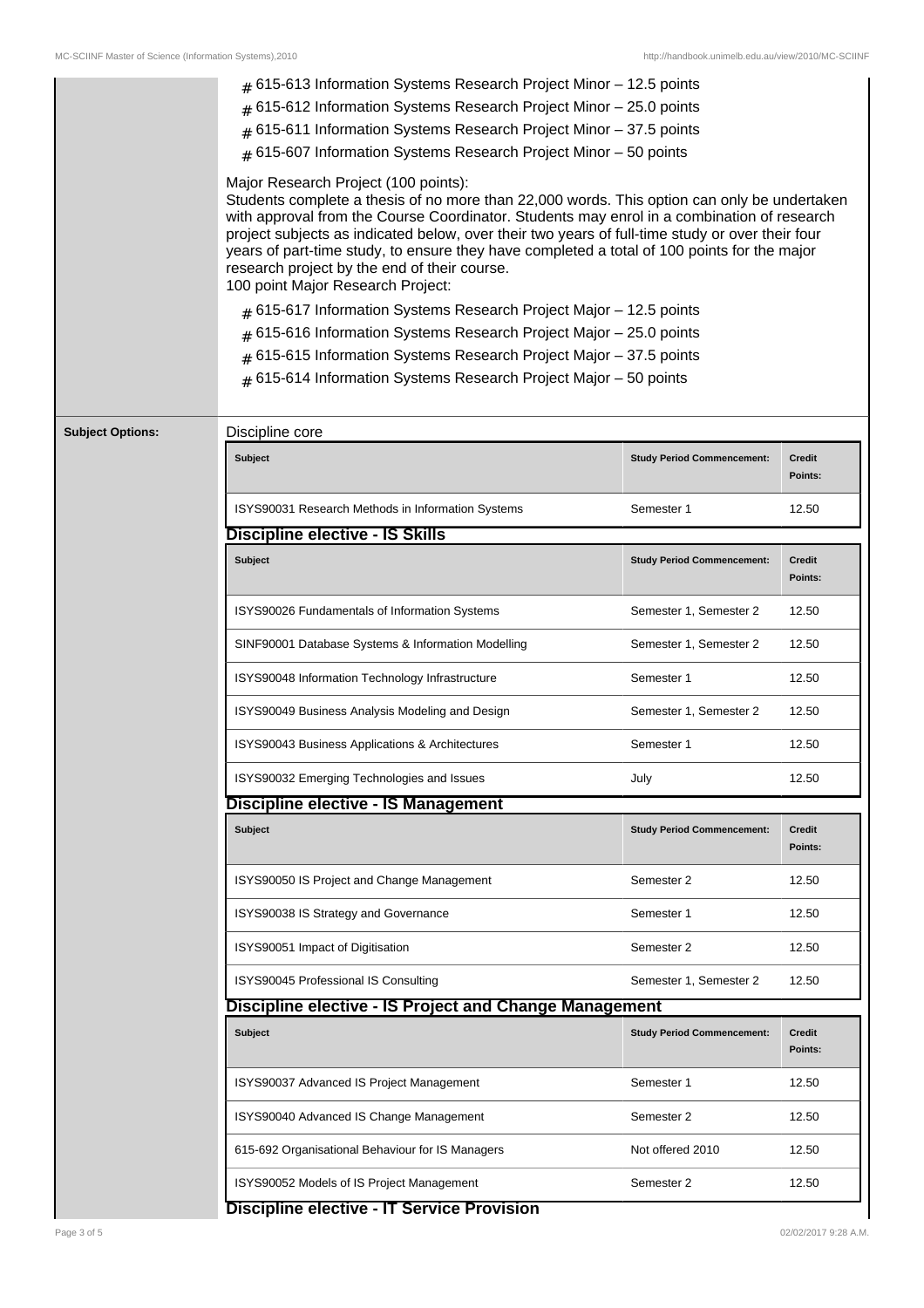| Subject                                             | <b>Study Period Commencement:</b> | Credit<br>Points:        |
|-----------------------------------------------------|-----------------------------------|--------------------------|
| ISYS90053 Managing In-house IT Service Provision    | Semester 1                        | 12.50                    |
| 615-687 ICT Contract Law Basics                     | Not offered 2010                  | 12.50                    |
| ISYS90055 ICT Outsourcing Contract Management       | Semester 2                        | 12.50                    |
| Discipline elective - Business Analytics            |                                   |                          |
| Subject                                             | <b>Study Period Commencement:</b> | <b>Credit</b><br>Points: |
| BISY90004 Business Intelligence                     | Semester 2                        | 12.50                    |
| MGMT90028 Decision Analysis                         | Semester 1                        | 12.50                    |
| SINF90004 Data Warehousing                          | Semester 1                        | 12.50                    |
| Discipline elective - Interaction Design            |                                   |                          |
| <b>Subject</b>                                      | <b>Study Period Commencement:</b> | <b>Credit</b><br>Points: |
| SINF90002 Interaction Design and Usability          | Semester 2                        | 12.50                    |
| 615-672 Pervasive Computing                         | Not offered 2010                  | 12.50                    |
| ISYS90035 Knowledge Management Systems              | Semester 1                        | 12.50                    |
| ISYS90051 Impact of Digitisation                    | Semester 2                        | 12.50                    |
| <b>Professional Tools</b>                           |                                   |                          |
| <b>Subject</b>                                      | <b>Study Period Commencement:</b> | <b>Credit</b><br>Points: |
| MAST90044 Thinking and Reasoning with Data          | Semester 1                        | 12.50                    |
| BUSA90403 Business Tools: Money People & Processes  | Semester 2                        | 12.50                    |
| BUSA90471 Business Tools: The Market Environment    | Semester 1                        | 12.50                    |
| 615-668 Critical Analysis in Science                | Not offered 2010                  | 12.50                    |
| SCIE90007 E-Science                                 | Semester 2                        | 12.50                    |
| MAST90045 Systems Modelling and Simulation          | Semester 1                        | 12.50                    |
| SCIE90005 Ethics and Responsibility in Science      | Semester 2                        | 12.50                    |
| SCIE90004 Science in Context                        | Semester 2                        | 12.50                    |
| SCIE90006 Scientists, Communication & the Workplace | April                             | 12.50                    |
| <b>Research Project - Minor</b>                     |                                   |                          |
| <b>Subject</b>                                      | <b>Study Period Commencement:</b> | Credit<br>Points:        |
| ISYS90061 Information Systems Research Proj Minor   | Semester 1, Semester 2            | 12.50                    |
| ISYS90060 Information Systems Research Proj Minor   | Semester 1, Semester 2            | 25                       |
| ISYS90059 Information Systems Research Proj Minor   | Semester 1, Semester 2            | 37.50                    |
| ISYS90056 Information Systems Research Proj Minor   | Semester 1, Semester 2            | 50                       |

**Research Project - Major**